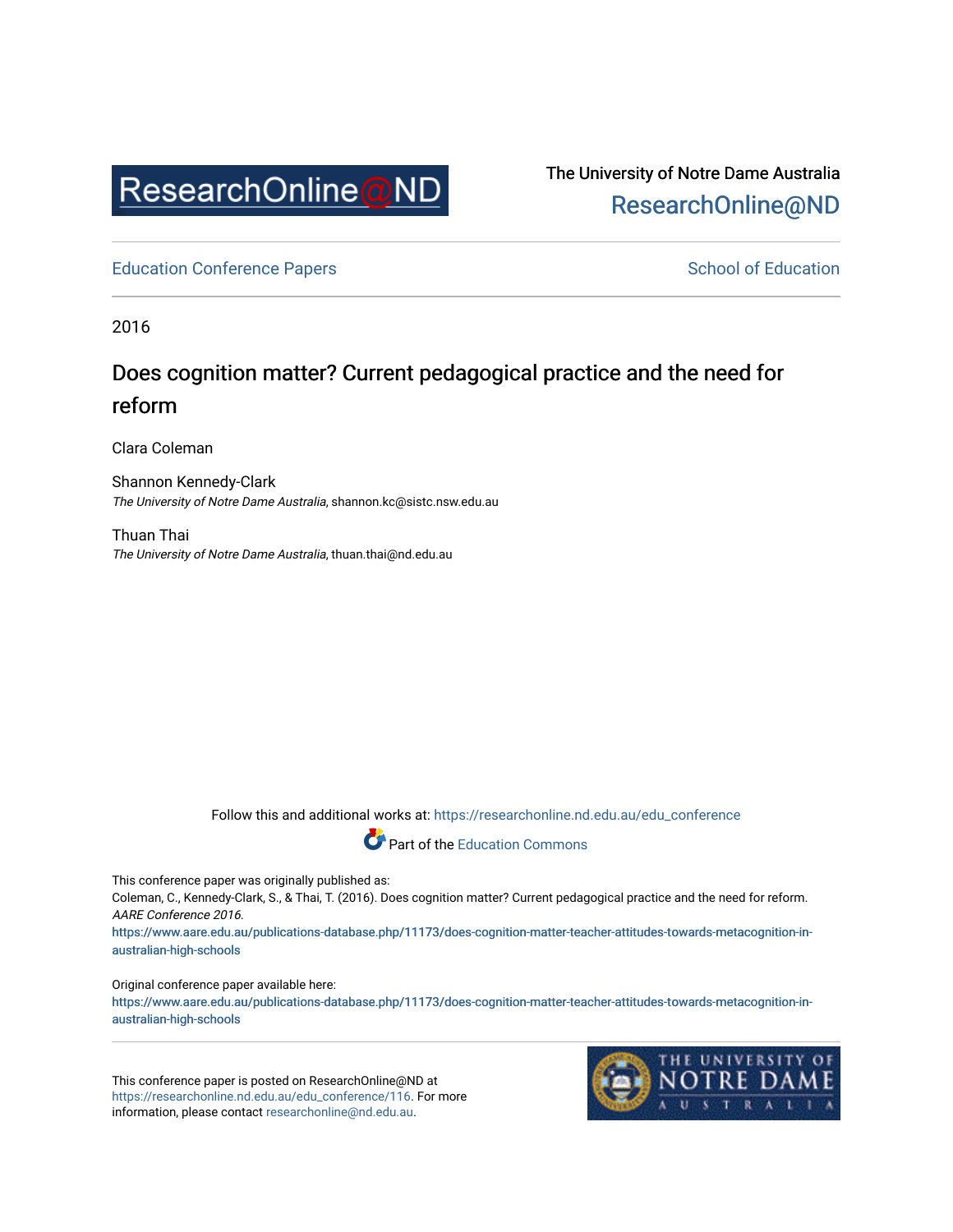# **DOES COGNITION MATTER? CURRENT PEDAGOGICAL PRACTICE AND THE NEED FOR REFORM**

Ms Clara Coleman, Dr Shannon Kennedy-Clark and Dr Thuan Thai *The University of Notre Dame Australia, Sydney Campus*

#### **Abstract**

Recent debate in the educational sphere highlights the continuing dilemma that is the creation and implementation of a true 21<sup>st</sup> century classroom in secondary schools across Australia. A difficulty with these ongoing attempts to reform teaching and learning is the behaviourist educational paradigm through which Western schools operate. This traditional perspective influences the ways in which modern researchers, policy-makers, teachers and the wider community all conceptualise education and its purpose. As such, this paper aims to establish that this understanding of education needs to be overthrown, in light of a changing global context and the evolving needs of students. Thus, an alternative paradigm will be discussed, specifically with reference to the explicit and effective incorporation of metacognition and metacognitive strategies, which are conducive to lifelong learning. For such a teaching and learning focus to become a reality, however, the re-training of needs of educators would be extensive, as would be the restructuring of pre-service teachers' programs. This paper therefore aims to establish the need for future research into education programs, as well as the current ability of teachers to incorporate further skills and instruction into their pedagogical practice. Such evidence would contribute to the ongoing discussion surrounding the creation and application of modern schooling practices.

# **The Need for a 21st Century Classroom**

The creation of a 21<sup>st</sup> century classroom is a key priority of practicing teachers, educational policymakers and researchers in the field. To achieve this goal, policy-makers and researchers continue to investigate new teaching methods, and attempt to implement educational reform in various schooling systems globally. A review of student achievement results and extant literature on educational reform clearly demonstrates that there are significant obstacles impeding the success of such attempts (Brown, Collins, & Duguid, 1989; Ironside, 2006; Ritchhart, 2015; Ritchhart, Church, & Morrison, 2011; Shepard, 2000). To truly change the basic nature of classrooms and schooling institutions, educational theorists posit that it is necessary to consider even the fundamentals of the behaviourist paradigm through which education has been, and continues to be, conceptualised (NACCE, 1999; Ritchhart, 2015; Robinson, 2010; Shepard, 2000). Such a holistic and critically reflective examination of educational reform, taking into account new ways of thinking about education and its function, could lead to the true creation of a modern educational system, able to meet the evolving learning needs of students in the  $21<sup>st</sup>$  century.

#### Recent Australian Policy Concerns and Reforms

Australia is a clear example of recent attempts to implement educational reform, and thus create a  $21<sup>*</sup>$ century classroom. Policy-makers, under the scope of the Australian Curriculum, Assessment and Reporting Authority (ACARA), are in the process of enacting a nation-wide curriculum across various key learning areas (KLAs) in Stages 4 and 5 (ACARA, 2015, 2016). Curriculum and administrative changes for Stage 6 teaching and learning are also being proposed in NSW (BOSTES, 2016b). Such alterations to the skills and content included in the curricula are aimed at the creation of a more effective, 21<sup>st</sup> century classroom environment which better caters to the evolving needs of students.

Consistent with this aim, the new outcomes and content requirements of the Australian Curriculum focus on the incorporation of cross-curriculum priorities such as ICT capability and sustainability into the content, skills, and pedagogical practices across KLAs (ACARA, 2015). 'Critical and creative thinking' is also one of these cross-curriculum priorities, meaning that it is intended to be a focal point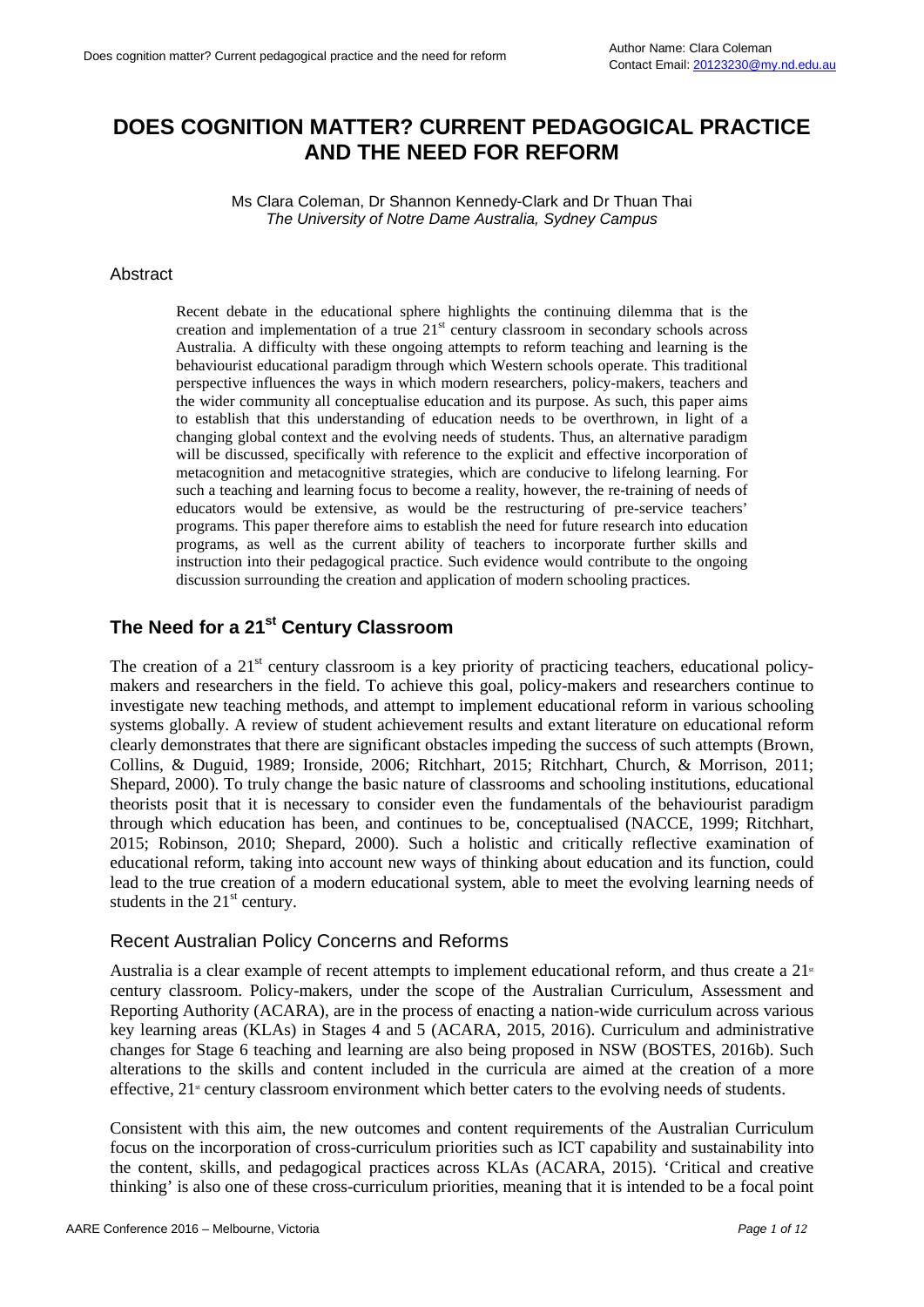of the syllabus, demonstrating a shift in the priorities of education, away from rote-learning of content and toward the ability to engage intellectually with various challenges that may arise (ACARA, 2016). The inclusion of such skills as extensions of the curriculum highlights the time pressure experienced by teachers and students alike, with educators needing to be increasingly selective about time spent on specific skills (Ritchhart, 2015). The relative significance of content and higher-order thinking skills such as metacognition therefore needs to be given greater consideration.

Further reform of educational practice within Australia has meant a change to the vocation itself, evident in the ongoing attempts to standardise professional quality and accountability, through the Australian Institute for Teaching and School Leadership (AITSL). The coming need for all NSW teachers (both those who have entered the profession as New Scheme teachers, and those practicing pre-2004) to prove that their teaching practice meets the Australian Professional Teaching Standards further demonstrates this pressure to standardise (BOSTES, 2016a).

Fundamentally, such changes to both curricula and teaching accountability demonstrate the ongoing concern held by government bodies about student learning and achievement. With sliding Programme for International Assessment (PISA) and National Assessment Program – Literacy and Numeracy (NAPLAN) scores over the past decade, Andreas Schleicher, the education chief of the Organisation for Economic Co-operation and Development (OECD) argues that a significant problem faced by Australia is a failure to inject money into education, specifically to improve the quality of teachers, who must work within an inflexible and demanding educational framework (Bagshaw & Smith, 2016; Henebery, 2016). Rather than altering this traditional framework, attempted reforms such as the establishment of AITSL arguably serve to reinforce behaviourist educational paradigms in which standardisation and assessment are of key significance. This is clear in the manner in which teachers are required to demonstrate their proficiency through meeting set criteria.

Such attempts at change demonstrate that whilst a  $21<sup>s</sup>$  century classroom is seen as an imperative, the Australian government continues to operate through the same pedagogical perspective as in the past (Ritchhart, 2015; Ritchhart et al., 2011; Shepard, 2000). With both teachers and students being required to produce standardised data to prove their learning, the underlying assumptions of the behaviourist educational framework continue to be perceived as appropriate. A review of extant literature and even mass media, however, would suggest that this is no longer the case, with Australia continuing its backwards slide along the OECD educational rankings (Bagshaw & Smith, 2016; Henebery, 2016). This continued flaw in Australian educational practice supports the notion that students are no longer being taught in the most effective manner possible. A re-evaluation and reconceptualisation of education and its purpose is therefore required, to ensure that students are being taught in a fashion that suits their future roles.

#### Current Schooling System

As Sir Ken Robinson argued in his TEDTalk, 'Changing Education Paradigms,' our current schooling system is based on a  $19<sup>th</sup>$  century economic and intellectual model of schooling in which standardisation predominates (NACCE, 1999; Ritchhart, 2015; Robinson, 2010). The academic culture of the Industrial Revolution and the Enlightenment period, in which the behaviourist education paradigm was created, no longer exists. Thus, a new educational climate needs to be created, based on the evolved needs of children and teenagers in the present time. An issue with this goal, a difficulty perhaps more pressing than it was in the  $19<sup>th</sup>$  century, is that policy-makers, researchers and teachers cannot know what demands will be made of students in the world to come (Eisner, 2003; Ritchhart, 2015). Students, therefore, need to learn skills rather than content, to best equip them for an "unknowable" future (Eisner, 2003, p. 6; Ritchhart, 2015).

This rapidly-evolving future, dependent on the effects of globalisation and technology, means that workers of the future will not need to be the "well-disciplined employees" of the  $19<sup>th</sup>$  century, but rather creative, innovative and critically-thinking individuals who can better cater to the diverse and changing needs of society and of the economy (NACCE, 1999; Ritchhart, 2015; Robinson, 2010). It is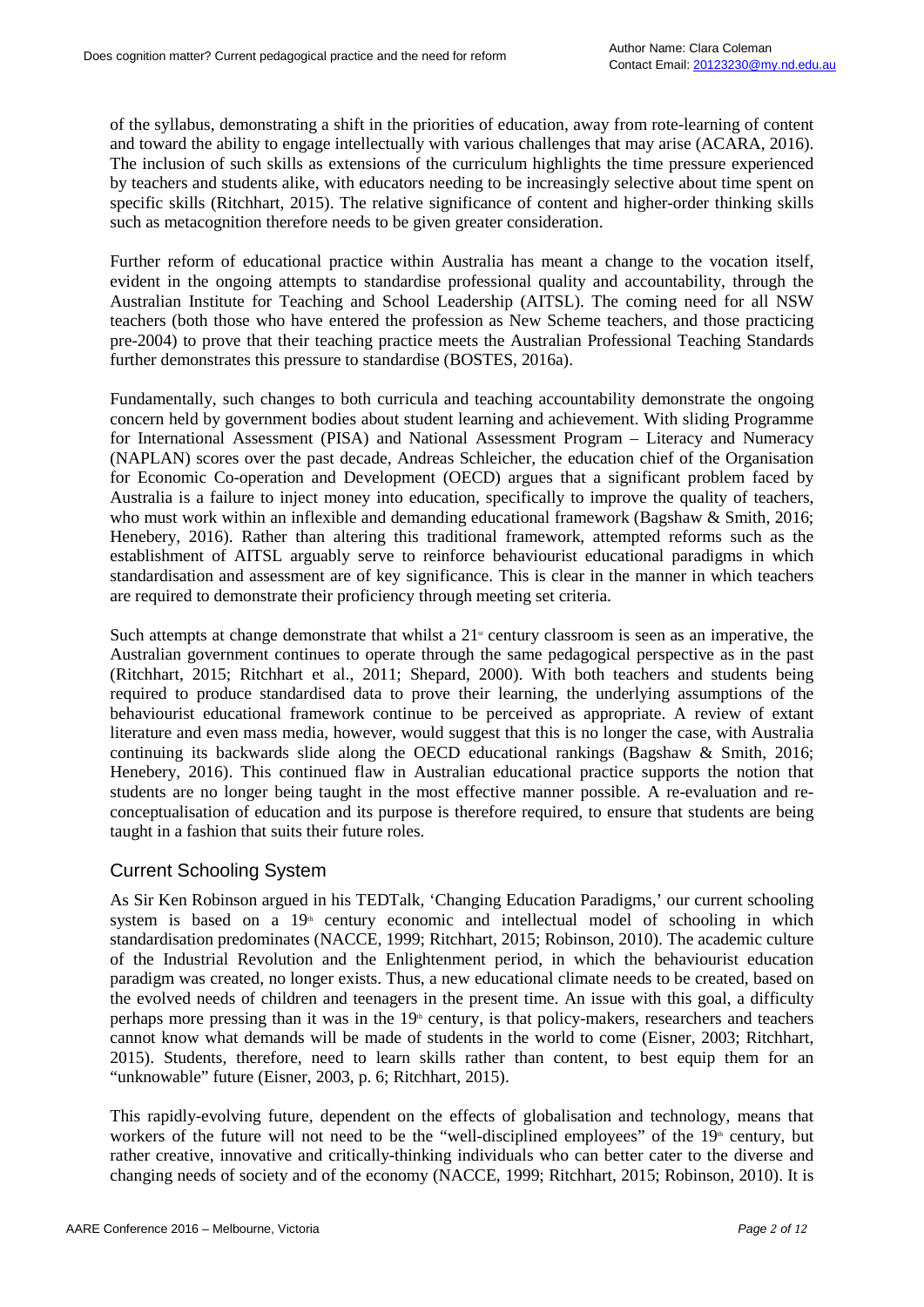important to note the term 'evolving,' given that it is likely that current students will need to be able to continually update and change their skills over the course of their lives, meaning that students of the future need to be lifelong learners to be successful. Consequently, higher-order thinking skills such as metacognition will be increasingly valuable to such students.

Further inherent within this  $19<sup>th</sup>$  century educational paradigm are "assumptions about social structure and capacity," which contribute to the difficulties faced by teachers, researchers and policy-makers in their ongoing attempts to create a new model of education for the  $21^{\circ}$  century (Robinson, 2010). This notion that cultural, intellectual and economic assumptions and values are embedded within behaviourist educational paradigms is echoed by many researchers (Boaler, 2008; Breithecker, 2006; Ritchhart, 2015; Robinson, 2010; Shepard, 2000). Western pedagogical traditions educate students in the internalising of these dominant beliefs and values, a "hidden curriculum" that underlies educational policy, content and assessment (Breithecker, 2006). For example, Boaler (2008, p. 183) argues that those "students who learned traditionally only knew they were doing well if they were doing better than others," leading to categorisation of learning according to ability. Similarly, Robinson (2010) argues that this kind of academic distinction is embedded "deep in the gene pool of…education," wherein "there are only two types of people - academic and non-academic; smart people and non-smart people." This disparity can be more clearly defined, however, as the gap between those students who have independently acquired metacognitive skills, and those who have not (Joseph, 2009). The need to incorporate explicit metacognitive instruction into the curriculum is thereby made clear, to allow all students equal opportunities throughout their schooling.

The need to formulate a new educational paradigm is, therefore, evident - without it, the Australian government's policy of 'inclusion' cannot succeed, for embedded within the foundations of the behaviourist paradigm are assumptions about students' inherent ability and mental capacity, as well as assumptions about the purpose of schooling (Boaler, 2008; Ritchhart, 2015; Robinson, 2010). This is in contrast with those researchers, often working within European educational frameworks, who posit that teaching and learning practices may also be "important sources for the teaching of values, as well as the messages that teachers convey concerning respect and responsibility" (Boaler, 2008, p. 171; Ritchhart, 2015). This notion of a 'hidden curriculum,' can be taken further in the direction of student responsibility for their own metacognitive practices, for which learners will ultimately need to be accountable. The need to explicitly teach metacognition as a significant element of a  $21<sup>s</sup>$  century classroom becomes evident as a means of ensuring students' future autonomy in the learning processes.

## **Educational Paradigms: the Ongoing Influence of Ways of Thinking**

An understanding of the influence of educational paradigms upon educational reform is necessary to understand the significance of proposed teaching and learning strategies such as metacognition, as these paradigms continue to shape the very thoughts, values, beliefs and practices of teachers, policymakers, parents, students and researchers alike. The nature of these paradigms is that they have been internalised throughout the course of these people's lives, and as such, they unconsciously influence behaviour. This is made clear in the existence of the 'theory-practice gap' and in the continued failure of educational reforms that have been recently implemented in various schooling systems globally.

#### The Behaviourist Model

A key issue impeding the implementation of a true  $21<sup>st</sup>$  century classroom is the 'theory-practice gap' between the research and methodologies that would be ideal, and the everyday reality of Australian high school classrooms. The literature on changed educational paradigms, metacognition, and the need for reform spans decades, yet Western nations remain structured around a 'factory-model' of education dating from the  $19<sup>th</sup>$  century (Ritchhart, 2015; Robinson, 2010).

Such a conceptualisation of education began in the era of the Industrial Revolution and the Enlightenment, a time in which scientific principles and the idea of objectivity were paramount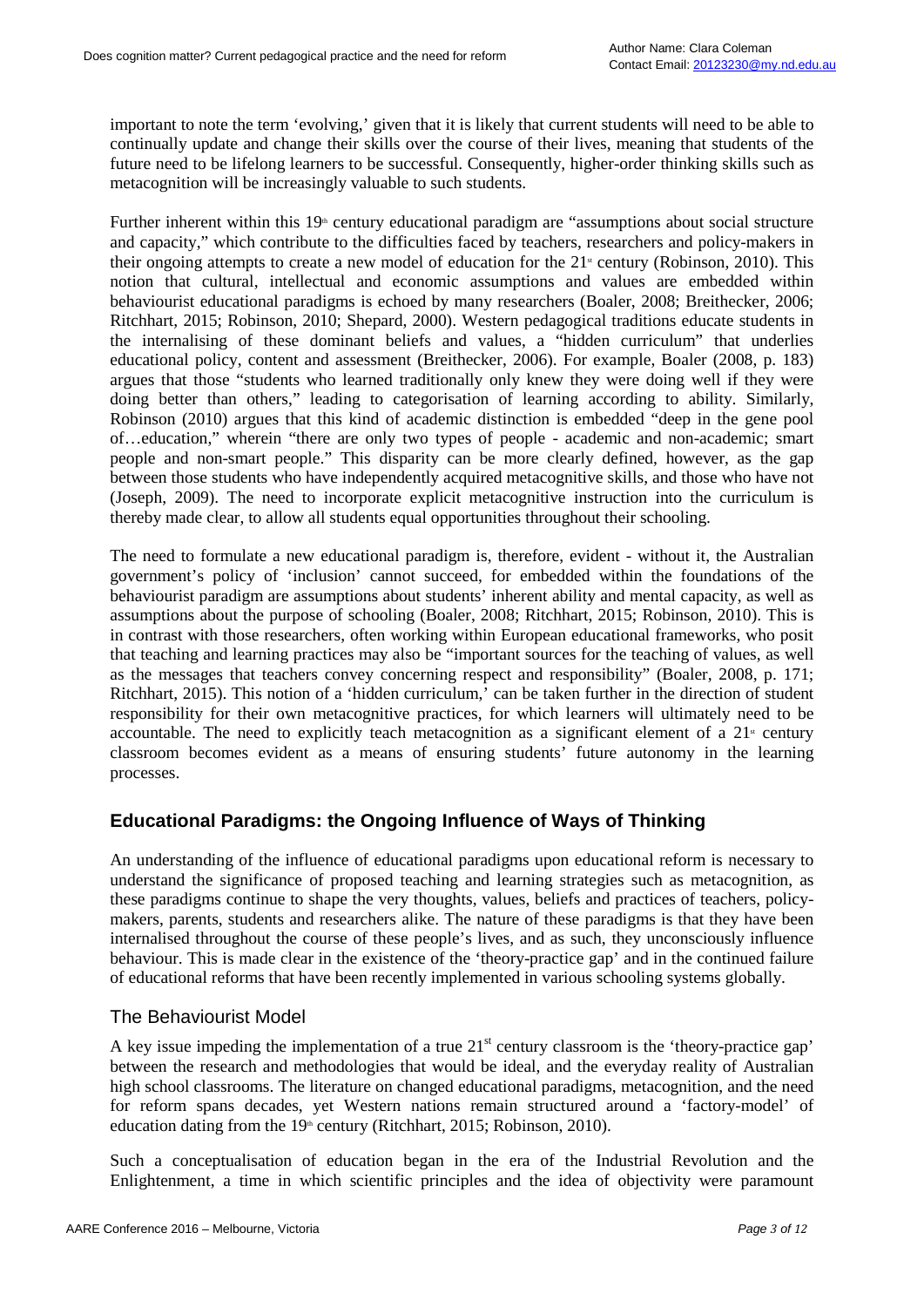(Brown et al., 1989; Ritchhart, 2015; Ritchhart et al., 2011; Robinson, 2010; Shepard, 2000). This is expressed clearly in the behaviourist model of education which pervades modern schools, and schools of the past (Cohen, 1990; Ritchhart, 2015; Ritchhart et al., 2011; Robinson, 2010; Shepard, 2000). This behaviourist paradigm incorporates many of the outdated beliefs about what the education system should achieve for students, demonstrably embedded in notions of standardised assessment as a measure of student learning and teacher performance, as highlighted in recent Australian policy (Ironside, 2006; Marshall, 1987; Ritchhart, 2015; Shepard, 2000). Given that this behaviourist educational paradigm arose with the development of schooling itself, it is arguably difficult for researchers, policy-makers and practicing teachers alike to fundamentally move away from this educational perspective. This difficulty in transforming education is clear, with researchers arguing that there exists a 'theory-practice gap' primarily because the beliefs and values of teachers and of schooling institutions are indirectly communicated to students in all aspects of teaching and learning, thus ensuring that the paradigm is perpetuated (Askell-Williams, Lawson, & Skryzpiec, 2012; Boaler, 2008; Cohen, 1990; Ritchhart, 2015).

The significant influence of such traditional values and beliefs is an ongoing difficulty in successfully implementing educational reforms. Shepard argues that these traditional and culturally-embedded "belief systems of teachers, parents, and policy-makers derive from these old theories" of assessment, academic ability, and curriculum content and outcomes (Shepard, 2000, p. 95). Without a reimagining of each of these different aspects of schooling, it is difficult to see how education could reform holistically. Reiterating this significance of patterns of thought and beliefs, Ritchhart (2015, p. 41) argues that teachers are "guided profoundly and implicitly by their belief sets…about teaching, learning, and the meaning and purpose of school," which further confirms the notion that without changing these underlying assumptions, the culture of schools and classrooms will not change. For example, the implicit and underlying assumptions of the schooling system, with its associated pressures of time, assessment and reporting, means that many teachers often convey an orientation towards simply completing work and tasks, rather than an implicit understanding of school as a means of learning and gaining deeper understanding (Marshall, 1987). This is consistent with Brown et al. (1989, p. 32) who argue that behaviourist educational pedagogies often encourage an implicit "separation between knowing and doing, treating knowledge as an integral, self-sufficient substance, theoretically independent of the situation in which it is learned and used." Without altering such assumptions and embedded values, there will continue to be a breach between educational research and the pedagogical practices and values of teachers and schools.

To elaborate, the fundamentals of this traditional behaviourist paradigm are clearly embedded in the differentiated and sequential curriculum, and the standardised assessments of learning that have characterised Western curricula and the new Australian Curriculum also (Shepard, 2000). Despite recent educational reform and a reimagining of curriculum and content, Australia has failed to move away from the behaviourist paradigm typified by a 'factory model' of schooling (Robinson, 2010). The language inherent in this idea is thought-provoking, as it highlights the continued use of 'work metaphors' to discuss the education system (Marshall, 1988; Ritchhart, 2015; Robinson, 2010). This is significant because it exposes the underlying behaviourist principles of objectivity and scientific measurement, wherein an "input-output model" is used to assess student and teacher achievement, based on the output of students (Bandura, 2001, p. 2; Marshall, 1987, 1988, 1990; Ritchhart, 2015). This is perhaps most evident in the final product of the majority of Stage 6 students: an Australian Tertiary Admissions Rank (ATAR). ACARA uses such student performance data to evaluate the performance of schools, thus holding teachers accountable for student learning (ACARA, 2013). In this kind of environment, the focus of both teachers and students, and schools as institutions, is going to be on producing the desired results - highlighting the focus on product rather than process (Marshall, 1987, 1988, 1990; Ritchhart, 2015; Ritchhart et al., 2011). It is clear that the desired 'result' or 'outcome' of education is also a concept which needs to be considered in future conceptualisations of educational reform. It is further clear that to achieve successful educational reform, a similar revolution needs to occur in the way in which teachers are trained – both preservice teachers and those currently practicing, to ensure that appropriate beliefs and understandings of education are perpetuated within schools and classrooms.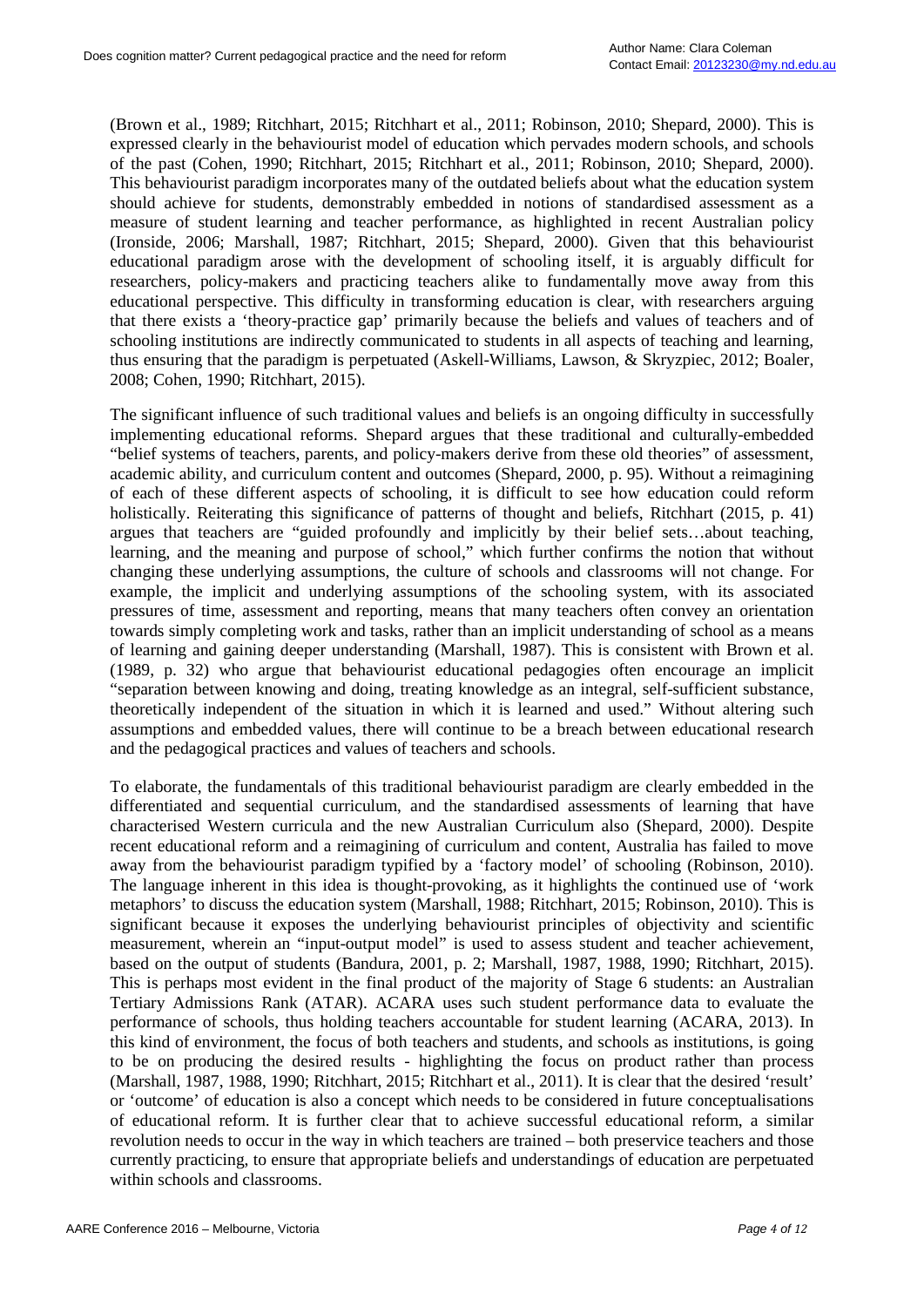# An Alternative Educational Framework: the Social-Cultural Paradigm

In line with this argument for a new conceptualisation of education, Shepard (2000, p. 95) argues that this standardisation of both assessment and of curriculum "presents a barrier to the implementation of more constructivist" and social-cognitive educational paradigms, as opposed to the traditional behaviourist and associationist models. As previously stated, these traditional models are built around types of learning that are sequential, explicit, externally motivated through positive reinforcement, and clearly defined by the learning activities of the classroom (Ritchhart, 2015; Shepard, 2000). This learning is therefore difficult for students to apply to new situations and contexts. Similarly, Brown et al. (1989) postulate that behaviourist models perpetuate the divide between learning and applying knowledge. Furthermore, Shepard (2000, p. 100) claims that these leftover beliefs about the role of education, and its scientific measurement (seen clearly in practices of standardisation), have caused "thoughtful classroom practices" to suffer, which was not the intention of the existing educational paradigm or of the reforms initiated by policy-makers.

Therefore a change in educational approaches towards newer models based on a truer understanding of cognition and social learning is of great importance, and will benefit both teachers and students alike. These newer theories emphasise authentic learning, in terms of the way thinking is approached in the classroom (Brown et al., 1989; Ritchhart, 2015). This refers to the idea that learning should be situational and social in nature and purpose, adhering to the true thinking of a particular domain (Beyer, 1998; Brown et al., 1989; Hattie, Biggs, & Purdie, 1996; Shepard, 2000). For example, students should be encouraged to position themselves cognitively as a practitioner in the field that they are studying, such as a historian in history, or an economist in economics (Beyer, 1998; Brown et al., 1989). This is particularly applicable in high school, where there are multiple distinct areas of learning. Hattie et al. (1996) demonstrate that learning should be contextual and situational if it is to be successful, with "a high degree of learner activity and metacognitive awareness," to reinforce the cognitive culture of the specific KLA. Similarly, research demonstrates that teachers themselves often "belong to distinctive subject subcultures" which can therefore influence their respective approaches to teaching and learning, as befits their specific classroom environment. A greater focus on ways and modes of thinking can therefore serve both teachers and students, highlighting the significance of authentic cognition (Grossman & Stodolsky, 1995, p. 5).

This preoccupation with authenticity is supported by Immordino-Yang (2008, p. 68), who argues that within "constructivist approaches…learning is an active, iterative process in which a student acts on and perceives the environment, in part through engaging in social interactions." Such constructivist and social-cognitive models therefore account for the influence of the classroom environment, the 'thinking culture' in which student learning takes place (Beyer, 1998; Brown et al., 1989; Immordino-Yang, 2008; Ritchhart, 2015). This further allows learning and understanding to be more flexible and transferable, as there is true learning taking place, rather than memorisation and replication of information for the purposes of tests and assessments (Ritchhart, 2015). The real-world applications of such thinking and learning would be extensive, and of enormous benefit to students entering a world driven by technological, social and economic change of an unprecedented scale.

Such learning theories and paradigms are closely related with theories of metacognition, which centre on teaching students *how* to think, rather than *what* to think. The issues arising out of the literature, then, becomes less about what kind of learning revolution should take place, and more about how this focus on thinking can become a priority within the schooling system and within individual classrooms. To achieve this, the theory-practice gap must be narrowed, so that such findings in literature can be better enacted within the classroom environment.

#### How to Narrow the Gap

The theory-practice gap, incorporating issues of teacher values, standards, and measures of learning, also stretches to teacher education. Evidently, teachers have themselves been educated in a system dominated by behaviourist educational paradigms, this pattern may extend even through to their tertiary studies.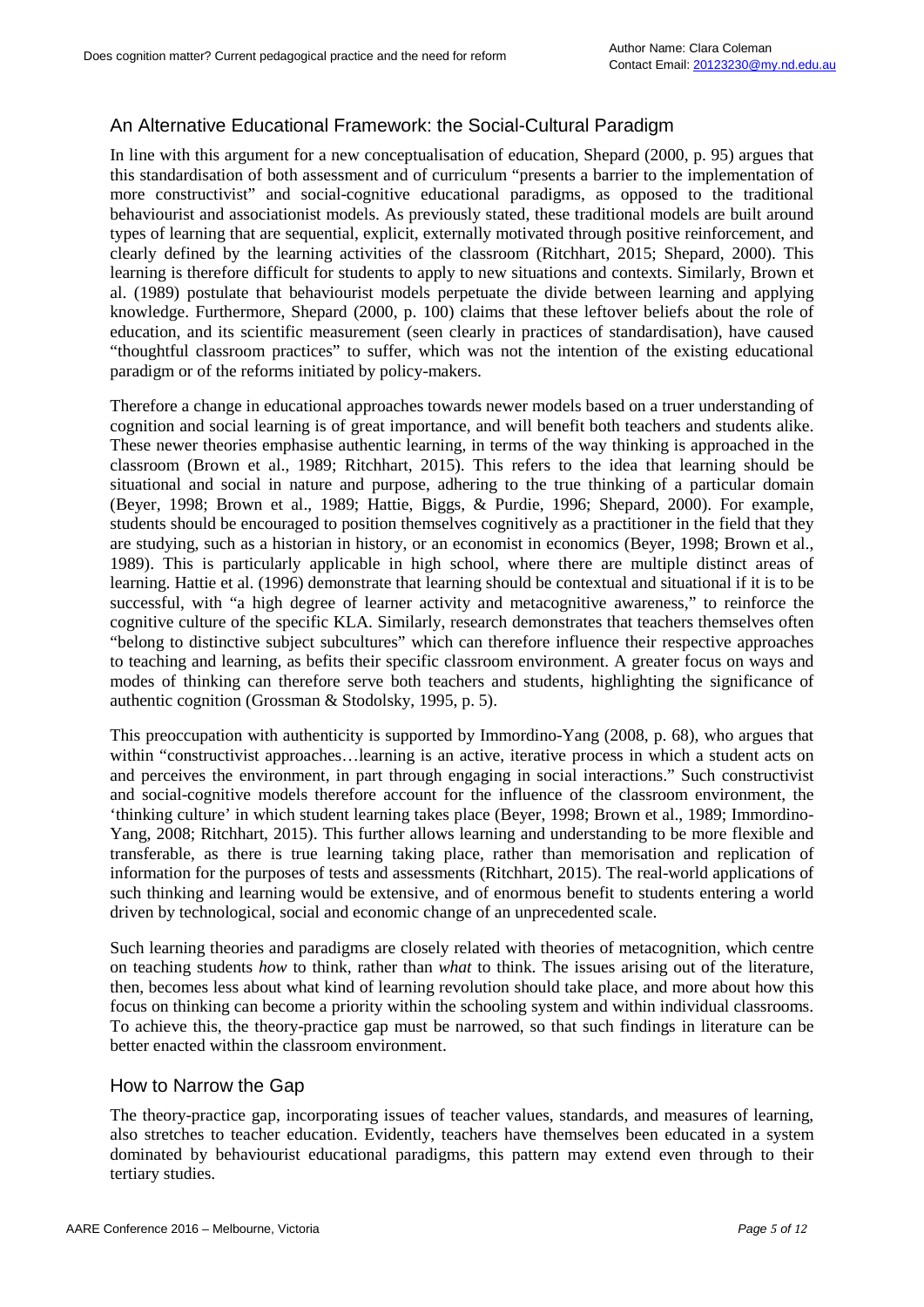Cohen (1990, p. 311) maintains that "failed efforts to improve teaching and learning are an old story," a story dominated by the lack of effective teacher education in new educational paradigms. This is made clear in the case study of 'Mrs. O.' a teacher who believed she had successfully implemented innovative reforms in her classroom, yet she continued to operate within a behaviourist paradigm, reinforcing traditional classroom behaviour and expectations (Cohen, 1990). This particular case study highlights the difficulty in initiating educational reform when practitioners are teaching and learning within a traditional educational paradigm, holding the traditional beliefs and values associated with this behaviourist model (Cohen, 1990). Without being made aware of the limitations of past educational paradigms and their associated modes of thinking, teachers cannot hope to possess the understanding required to move beyond these paradigms (Ritchhart, 2015). It is evident that behaviourist paradigms of teaching and learning contribute to "a distorted view of teaching and learning that is self-reinforcing and divorced from" the perpetuation of true learning (Ritchhart et al., 2011, p. 25). Thus the ongoing attempts to move towards newer, cognition-based, constructivist, and social-learning educational theories. In aiming to develop and ultimately implement these constructivist and social-cognitive educational paradigms, policy-makers and researchers, as well as the wider community, must consider the aim and purpose of education. Without a solid understanding of this underlying goal, change will merely continue to maintain the behaviourist paradigms of the past with the pre-existing conceptualisation of the purpose of education remaining.

Similarly, Shepard (2000, p. 103) reasons that "the successes of progressive education reforms never spread widely because such innovative practice requires 'infinitely skilled teachers' who have never been prepared in sufficient numbers to sustain" such reform initiatives. This highlights the imperative need to re-educate teachers and policy-makers themselves, in order to enact true change and minimise the ongoing need for a "separate translation phase" between research and teaching methods (Cohen, 1990; Shepard, 2000, p. 104). This 'translation phase' merely extends the time between the identification of successful pedagogies in educational research, and the implementation of these pedagogies. Similarly, it highlights the need to investigate teachers' attitudes, beliefs and values towards education, the curriculum, and metacognition. This is because such teacher attitudes serve to reinforce this 'translation phase,' as teachers and researchers may be operating from fundamentally different perspectives – that is, educational paradigms. Thus, a reconsideration of educational paradigms must occur in alignment with re-training of teachers and a re-structuring of pre-service teachers' educations, to ensure that new goals are made for modern classrooms of the  $21<sup>st</sup>$  century, in line with extant literature.

Further in line with this critical examination of educational paradigms, the need to re-evaluate the role of education within a broader social context also becomes clear. With a changed understanding of what education should do for students, teachers, researchers and policy-makers may be able to more successfully change schooling institutions, through changing what 'output' is expected of both teachers and students. Ritchhart (2015, p. 30) posits that teachers often have "a tendency to see the barriers, constraints, and structures" of schools as being "impenetrable." Such obstacles to true learning and teaching are multifaceted, bringing the 'resource question' to the fore of this discussion. Without the necessary resources, such as time, funding, tools and classroom support, it will remain difficult to reconceptualise education and to truly reform the classrooms of the modern era (Ritchhart, 2015; Ritchhart et al., 2011; Ritchhart & Perkins, 2008; Robinson, 2011). Teachers currently face great amounts of pressure – to add more to this would arguably fail to benefit either teachers or students. This links in with the need to change the perspectives of not only teachers, and future teachers, but of society more broadly, to ensure that the community understands the benefits of such changes.

## **The Teaching of Skills: Effective Thinking**

To cater to the learning needs of students in the present era, schooling institutions need to fundamentally change, as do pedagogical practices and methods of assessment (Askell-Williams et al., 2012; Cohen, 1990; Eisner, 2003; Lipsett, 2008; Ritchhart, 2015; Ritchhart et al., 2011; Shepard, 2000). A fundamental shift is needed in thinking – that is, educational paradigms need to change so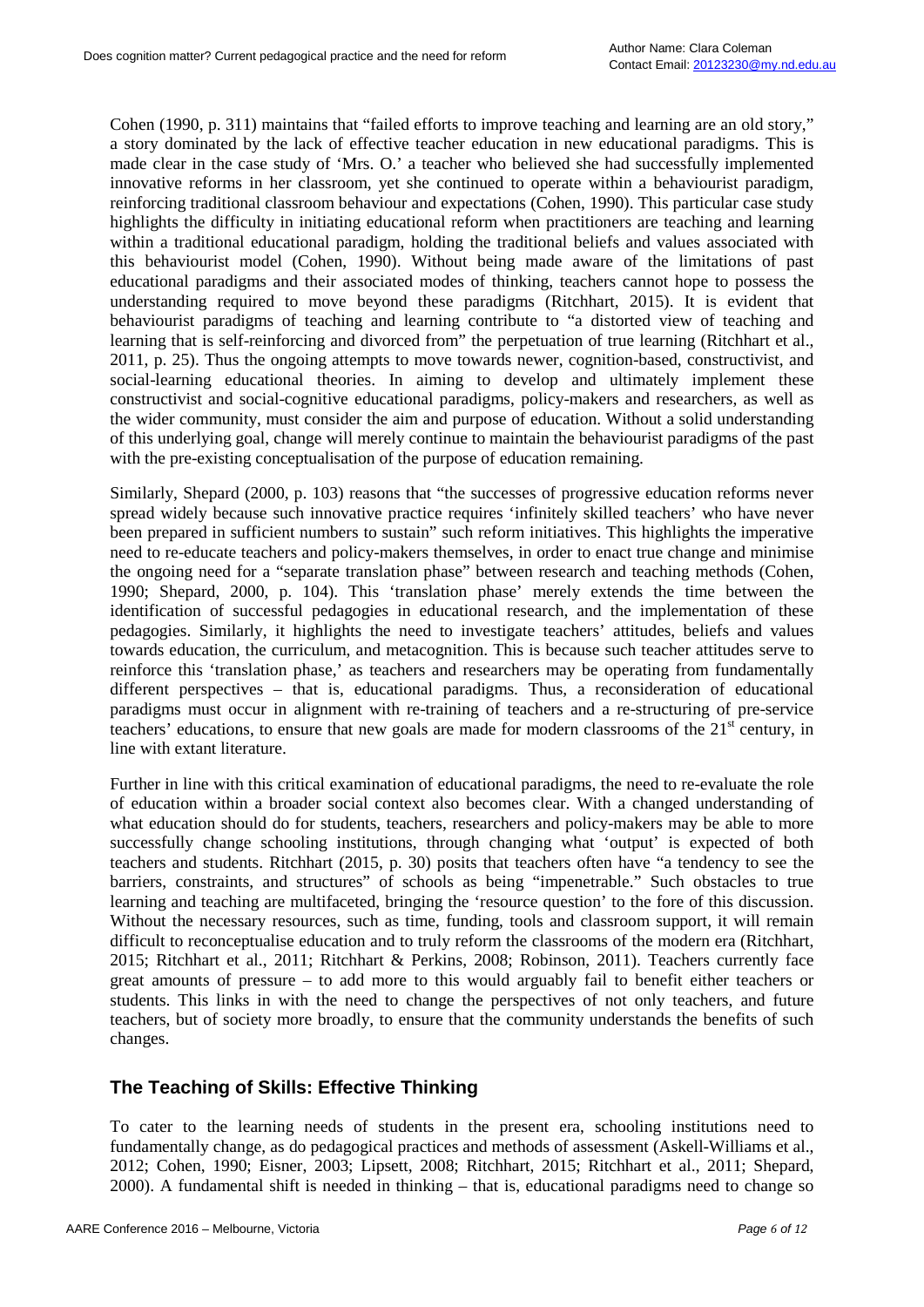that a new understanding of schooling can be conceptualised. This is abundantly clear, and openly admitted by both policy-makers and researchers. A review of the literature over the past few decades demonstrates a change in beliefs regarding the goals of education, with researchers, teachers and even students arguing that students of the  $21<sup>st</sup>$  century need to be learning skills – that is, *thinking* skills – rather than curriculum content (Ritchhart, 2015; Ritchhart et al., 2011; Robinson, 2010). As such, the explicit teaching of metacognition has become a common theme throughout the literature, as has a concern with both critical and creative thinking (Boaler, 2008; Haston, 2007; Ritchhart, 2015; Ritchhart et al., 2011; Robinson, 2010; Shepard, 2000). Teaching such skills would then allow students to more effectively apply and transfer their learning, gaining confidence in their ability to work autonomously (Brown et al., 1989; Ford & Opitz, 2002; Joseph, 2009; Ritchhart, 2015; Ritchhart et al., 2011; Shepard, 2000; Shernoff, Csikszentmihalyi, Schneider, & Shernoff, 2003; Tanner, 2012). As previously stated, this is of paramount importance given that the purpose of education is to prepare students for their futures in a world that cannot even be conceptualised at this point (Robinson, 2010).

#### **Metacognition**

As a point of clarification, 'cognition' refers simply to 'thinking.' Flavell (1979) first used the term 'metacognition' to refer to the act of thinking about the processes behind thinking (Earli, 2016; Tanner, 2012). Essentially, rather than simply thinking about a task, a student engaged in metacognitive behaviour would be considering what kind of thinking they would need to engage in to best complete the task (Downing, Kwong, Chan, Lam, & Downing, 2009; Earli, 2016; Flavell, 1979; Ritchhart, 2015; Ritchhart et al., 2011).

To understand metacognition, it is necessary to understand the different ways in which it has been conceptualised. Flavell (1979) initially explored the realm of metacognition, defining separate components to the process itself. The first of these, metacognitive knowledge refers to cognitive schemas (a framework of pre-existing knowledge and understandings, into which new learning can be incorporated and linked, and relationships discovered). Secondly, metacognitive experiences "accompany and pertain to any intellectual enterprise," such as unconscious knowledge or intuition (Flavell, 1979, p. 906). Third and fourth, there are cognitive goals and actions or strategies. Actions and strategies refer to cognitive knowledge about the thinking processes needed to engage with or achieve the cognitive goals, which are simply the desired outcome of the thought process itself (Flavell, 1979). Flavell (1979) definitions continue to serve their purpose in delineating the multifaceted nature of metacognition. However, modern theorists have refined this definition further, positing that metacognition "involves knowing how to reflect and analyse thought, how to draw conclusions from that analysis, and how to put what has been learned into practice" (Downing et al., 2009, p. 610). Similarly, Tanner (2012, p. 114) states that metacognition incorporates "an emphasis on planning, monitoring, and evaluating" learning and thinking processes. This ability to reflect on one's own thought processes, or those of another, is a key component of metacognition, and it is the element of metacognition that this paper is concerned with. As such, this paper explicitly defines metacognition as the ability to reflect on and analyse thought processes, being concerned with *how* an individual thinks about a particular problem or task An individual with strong metacognitive skills is therefore able to think about how best to achieve a cognitive goal, and select which thought processes will be most effective in allowing them to achieve this.

Research has demonstrated the efficacy of metacognitive awareness in improving the learning outcomes of students (Armstrong, 2012; Downing et al., 2009; Joseph, 2009; Ritchhart, 2015; Ritchhart et al., 2011; Tanner, 2012). The literature demonstrates that students who tend to succeed in academic endeavours also tend to use metacognitive skills, consciously or unconsciously, while the reverse is also true (Joseph, 2009; Tanner, 2012). If all students were explicitly taught metacognitive skills and made aware of their thought processes, it is possible that this gap between achieving students and non-achieving students would narrow, contributing to the elimination of outdated performance-based distinctions within the classroom, as all students would be considered able (Joseph, 2009; Robinson, 2010; Tanner, 2012). This is in line with Dweck (2007), who argues that the mind-set of students plays a significant role in their ability to learn. The link with metacognition is clear, as students who believe themselves to be capable of developing and extending their own intelligence are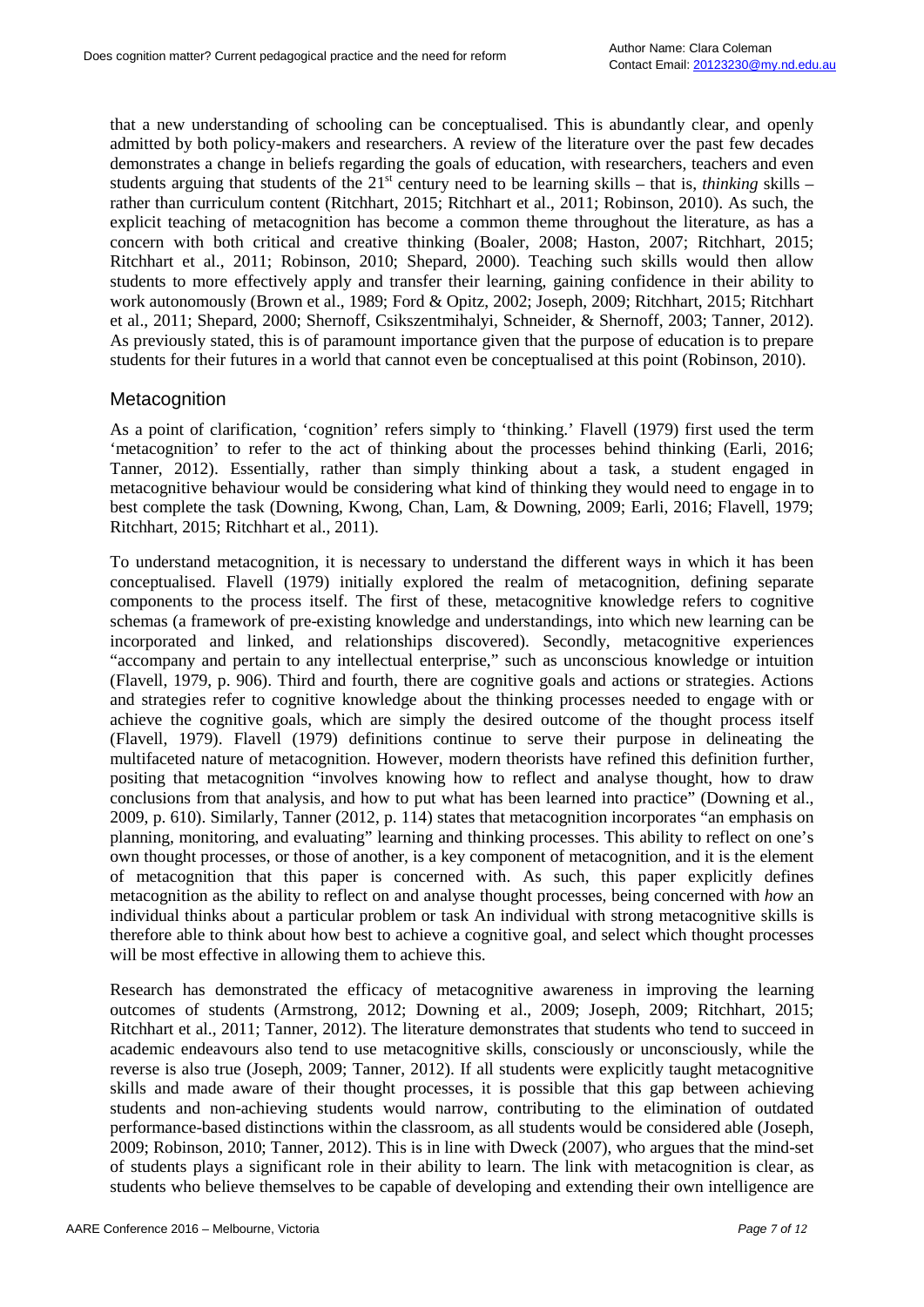able to work towards achieving it (Dweck, 2007). Similarly, a mind-set wherein students are selfreflective and active in improving their learning, would therefore create better learning outcomes for those students (Joseph, 2009; Ritchhart, 2015; Ritchhart et al., 2011; Tanner, 2012). Furthermore, explicit teaching of metacognition within classrooms has been linked with improved performance at measures of academic achievement, thinking skills, understanding, and even personal development (Joseph, 2009; Tanner, 2012). The need to teach metacognition explicitly is thus demonstrated.

It is also important to note that the "quality of teachers' knowledge" about metacognition has a significant impact upon the learning achievements of students. Joseph (2009, p. 100) reasons that the majority of "teachers have well-developed metacognitive skills because their roles require insightful, highly conscious cognitive activity and practical intelligence." In fact, the need for metacognitive knowledge and understandings is embedded within AITSL's new teaching standards, and it is therefore an expectation that teachers be able to reflect on their own learning and teaching processes to be successful educators, and to meet the standards. Like many high-achieving students, who utilise metacognitive strategies unconsciously, it does not necessarily follow that teachers are aware of these skills, nor might the majority of teachers possess the requisite understanding to explicitly impart these skills to their students (Cohen, 1990; Joseph, 2009; Ritchhart, 2015; Ritchhart et al., 2011; Robinson, 2011; Shepard, 2000; Tanner, 2012). Thus, the need for further research into teacher abilities and training programs is necessary, to benefit students and potentially result in a truly modern classroom environment.

Furthermore, despite the fact that metacognition is a skill that would clearly benefit a variety of professions, including teaching, it is also clear that many university students, including those training to become teachers, did not learn metacognition whilst at school, and many do not learn it even during tertiary education (Askell-Williams, Lawson, & Murray-Harvey, 2007; Askell-Williams et al., 2012; Downing et al., 2009; Lipsett, 2008; Ritchhart, 2015; Tanner, 2012). With this reported lack in explicit and effective teaching of metacognition in university studies, it may be that many teachers themselves have never been explicitly taught metacognition, and like many high achieving students in the classroom, it may be that teachers have simply begun using some of these metacognitive strategies unconsciously (Joseph, 2009; Tanner, 2012). This is made more likely when one is reminded that the term was not defined in the literature until 1979, meaning that some practicing teachers may never have heard it. Kiewra (2002, p. 71) contends that many university students are not even successful learners, because as students themselves, they "are rarely instructed *how* to learn," a deficiency that extends to their primary and secondary levels of education, in which explicit instruction of learning strategies "is rarely incorporated into the curriculum," due to the teacher focus on content over skills. If teachers themselves lack this fundamental knowledge, it can hardly be expected that teachers be able to explicitly and efficaciously impart this knowledge to students throughout their secondary schooling. Reinforcing this, Askell-Williams et al. (2007) argue that the instructional metacognitive knowledge of student teachers needs to be expanded upon, as these students themselves are not focusing on metacognition as a potential strategy for learning success.

This highlights the need for an evaluation of teacher training courses, to ensure that future practitioners are aware of the latest educational research and the nature and significance of metacognition (Cohen, 1990; Shepard, 2000). Similarly, the need for current teachers to undergo further training is also made clear (Cohen, 1990). Such updating of teacher education would ensure that teachers possess the requisite skills to not only succeed as teachers, but also to enable their students to succeed in their future endeavours. An entirely separate issue, which needs further consideration, would be the ability of teachers, given the resources available to them, to successfully implement such teaching and learning strategies into their daily classroom practice (Ritchhart, 2015).

#### *Suggested Metacognitive Strategies*

The need for metacognitive instruction is clear, and several researchers, institutions, and schools have attempted to incorporate the educational research into their teaching practices. For example, institutions such as Harvard have implemented research-based teaching strategies under the auspices of Project Zero, the Making Learning Visible project, and the Cultures of Thinking project (Harvard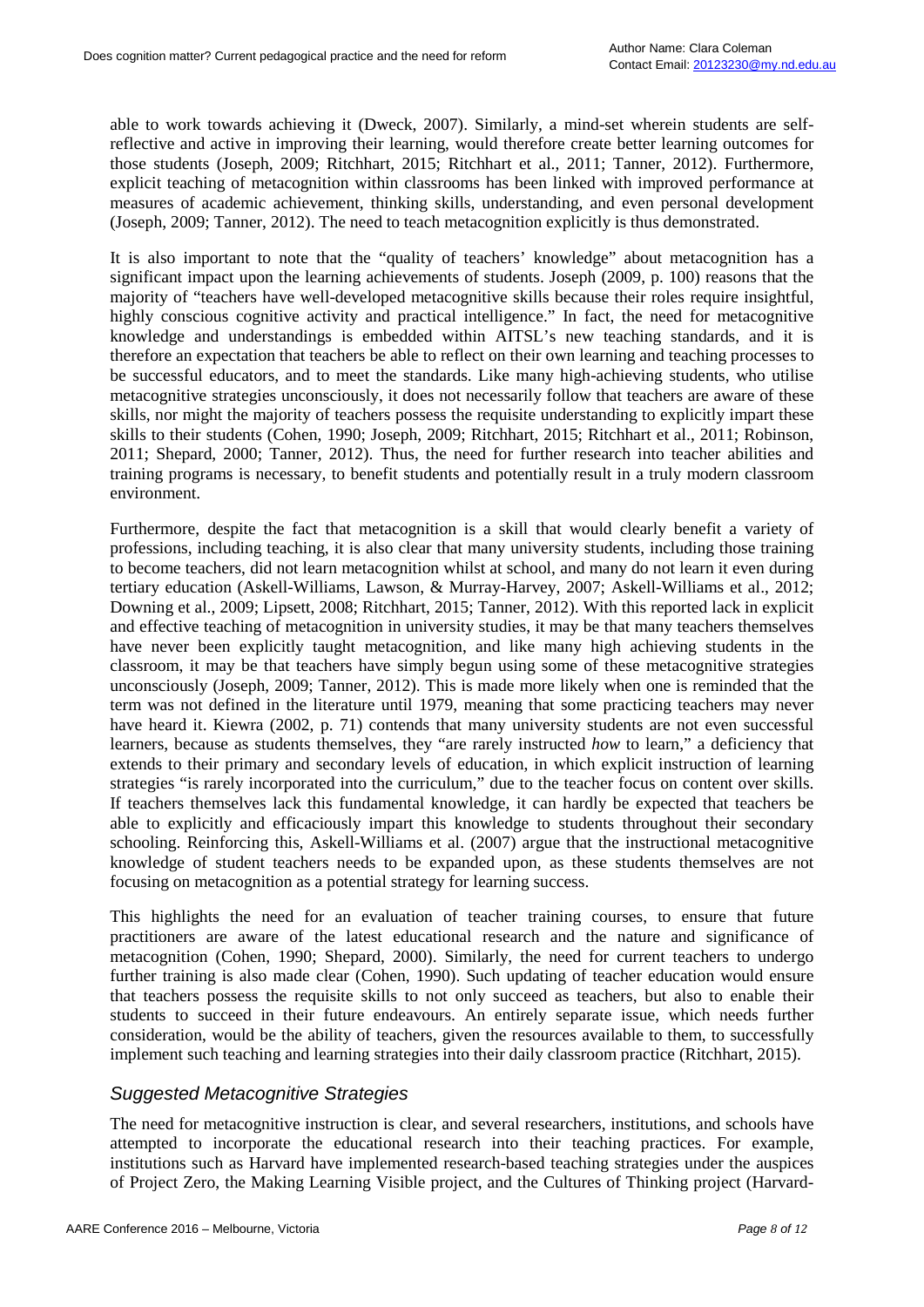University, 2015; Ritchhart, 2015; Ritchhart et al., 2011; Tishman, 2016). Schools worldwide have participated in such endeavours, with Bialik College in Melbourne, Australia, a major participant in such educational research, using metacognition to aid in their goal of creating specific cultures of thinking at the school (Bialik-College, 2016; Ritchhart, 2015; Ritchhart et al., 2011).

As such, there is a great deal of literature on how to incorporate metacognitive instruction, both implicitly and explicitly, into everyday classrooms. Harvard researchers posit that "thinking routines operate as tools for promoting thinking," and as such have created series of thinking routines applicable in both primary and high schools (Ritchhart, 2015; Ritchhart et al., 2011). A thinking routine, such as the ones utilised as a part of the Harvard University Graduate School of Education's initiatives, is essentially a practice used to explicitly scaffold one's thinking (Ritchhart et al., 2011). Kiewra (2002, p. 71) similarly argues that teachers who wish to effectively teach their students how to think critically and reflect on their thinking must "know two things: (a) which strategies are effective and (b) how to teach them by embedding strategy instruction into content teaching." Such strategies include the aforementioned thinking routines developed by researchers at Harvard University (Ritchhart, 2015; Ritchhart et al., 2011). The successful use of these routines takes time, with many teachers initially incorporating the use of these routines into the traditional classroom environment, with limited success in actually teaching metacognition (Ritchhart, 2015; Ritchhart et al., 2011). It is clear that whilst there are strategies available, further teacher training and access to resources (including another teacher or researchers to explain phenomena) is of primary importance also (Cohen, 1990; Ritchhart, 2015; Ritchhart et al., 2011; Shepard, 2000).

This is made clear in the second component of Kiewra (2002) criteria for successful teaching further supports the need for an increased focus on metacognition in teacher-training. Successfully 'embedding' metacognitive instruction into classroom practice is difficult, particularly when that classroom practice occurs within a behaviourist paradigm of education, which minimises the focus on skills and critical thinking (Cohen, 1990; Ritchhart, 2015; Ritchhart et al., 2011). It may be, then, that models of reform focusing on changing the culture of schooling institutions may significantly benefit educators and students alike. A greater focus on thinking, and on thinking processes, would undoubtedly aid teachers in refining their own understanding of metacognition, and would further serve to ensure that such thinking skills became the priority, rather than an addendum to existing curriculum content and outcomes (Ritchhart, 2015). Such skills would further ensure that students were able to cope with the demands of the modern world.

## **Conclusions**

Extant literature and recent educational policy and curriculum changes highlight the ongoing attempts to conceptualise and implement a true  $21<sup>st</sup>$  century classroom in Australian secondary schools, to better cater to the evolved needs of contemporary students. The significance of this is evident, given the continuously changing needs of a globalising society and growing economy. This paper posits that accounting for this 'unknowable' future means that teachers must equip students with the skills they will need to continue learning well into their careers and lives after schooling. Thus, teachers need to prioritise the explicit and effective instruction of higher-order thinking skills within the classroom. Future research is needed to clarify the current role of metacognition in Australian secondary schools, with reference to the newly implemented Australian Curriculum. This paper suggests that further research is also needed to broaden understandings about why metacognition may not be taught, either effectively or explicitly, in existing classrooms.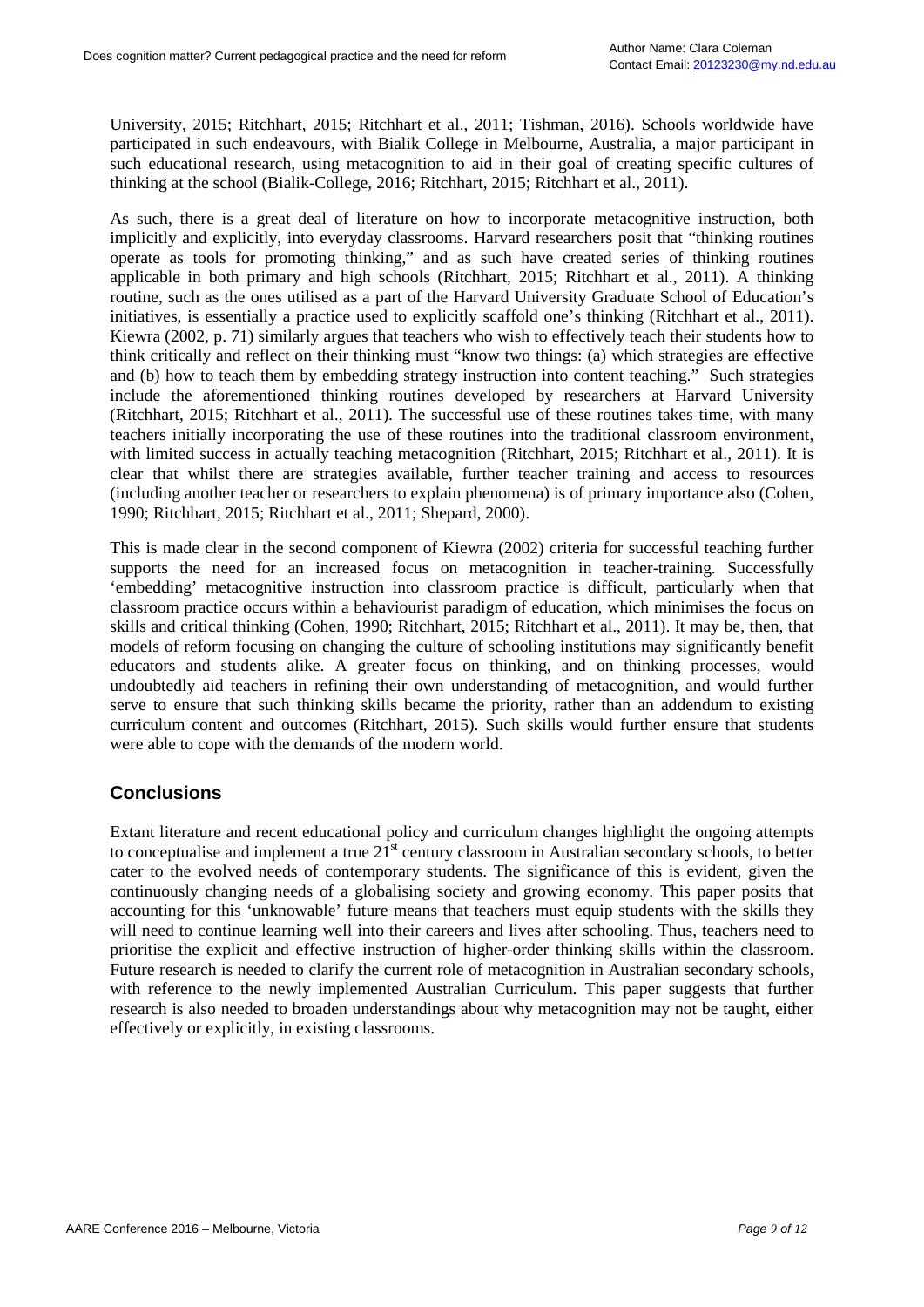# **References**

- ACARA. (2013). National Report on Schooling in Australia 2009. Retrieved from http://www.acara.edu.au/reporting/national report on schooling 2009/nation al initiatives and achievements/accountability and transparency.html
- ACARA. (2015). *Tracked changes to F-10 Australian Curriculum*. [http://www.acara.edu.au:](http://www.acara.edu.au/) Australian Curriculum, Assessment and Reporting Authority Retrieved from http://www.acara.edu.au/verve/ resources/Changes to the F-10 Australian Curriculum.pdf.
- ACARA. (2016). ACARA. Retrieved from [http://www.acara.edu.au](http://www.acara.edu.au/)
- Armstrong, N. (2012). *"Could you explain what you mean by that?" Individual Feedback Sessions (IFS)*. Paper presented at the From Practice to Publication. http://storiesoflearning.com/2012\_Secondary\_Stories\_files/SOL2012\_Nathan [Armstrong\\_Individual Feedback Sessions.pdf](http://storiesoflearning.com/2012_Secondary_Stories_files/SOL2012_Nathan%20Armstrong_Individual%20Feedback%20Sessions.pdf)
- Askell-Williams, H., Lawson, M. J., & Murray-Harvey, R. (2007). What happens in my university classes that helps me to learn? Teacher education students' instructional metacognitive knowledge. *International Journal for the Scholarship of Teaching and Learning, 1*(1), 1-21.
- Askell-Williams, H., Lawson, M. J., & Skryzpiec, G. (2012). Scaffolding cognitive and metacognitive strategy instruction in regular class lessons. *Instructional Science, 40*, 413-443. doi:10.1007/s11251-011-9182-5
- Bagshaw, E., & Smith, A. (2016). Education policy not adding up: OECD asks what's wrong with Australia's schools?2016(23 May). Retrieved from [http://www.smh.com.au/national/education/education-policy-not-adding-up](http://www.smh.com.au/national/education/education-policy-not-adding-up-oecd-asks-whats-wrong-with-australias-schools-20160323-gnpno9.html)[oecd-asks-whats-wrong-with-australias-schools-20160323-gnpno9.html](http://www.smh.com.au/national/education/education-policy-not-adding-up-oecd-asks-whats-wrong-with-australias-schools-20160323-gnpno9.html)
- Bandura, A. (2001). Social cognitive theory: An agentic perspective. *Annual Review of Psychology, 52*, 1-26.
- Beyer, B. (1998). Improving student thinking. *The Clearing House: A Journal of Educational Strategies, Issues and Ideas, 71*(5), 262-267. doi:10.1080/00098659809602720
- Bialik-College. (2016). Cultures of Thinking. Retrieved from [http://www.bialik.vic.edu.au/our-school/teaching-learning/cultures-of](http://www.bialik.vic.edu.au/our-school/teaching-learning/cultures-of-thinking/)[thinking/](http://www.bialik.vic.edu.au/our-school/teaching-learning/cultures-of-thinking/)
- Boaler, J. (2008). Promoting 'relational equity' and high mathematics achievement through an innovative mixed-ability approach. *British Educational Research Journal, 34*(2), 167-194. doi:10.2307/30000003
- BOSTES. (2016a). Accreditation for pre-2004 teachers. Retrieved from [http://www.nswteachers.nsw.edu.au/current-teachers/accreditation-of-all](http://www.nswteachers.nsw.edu.au/current-teachers/accreditation-of-all-teachers/pre-2004-school-teachers-accreditation-scheme/)[teachers/pre-2004-school-teachers-accreditation-scheme/](http://www.nswteachers.nsw.edu.au/current-teachers/accreditation-of-all-teachers/pre-2004-school-teachers-accreditation-scheme/)
- BOSTES. (2016b, 2 August). Board of Studies, Teaching and Educational Standards NSW. Retrieved from [http://www.boardofstudies.nsw.edu.au](http://www.boardofstudies.nsw.edu.au/)
- Breithecker, D. (2006). Beware of the Sitting Trap in Learning and Schooling*2016*(7 March). Retrieved from <http://www.designshare.com/index.php/articles/sitting-trap/>
- Brown, J. S., Collins, A., & Duguid, P. (1989). Situated cognition and the culture of learning. *Educational Researcher, 18*(1), 32-42.
- Cohen, D. K. (1990). A revolution in one classroom: The case of Mrs. Oublier. *Educational Evaluation and Policy Analysis, 12*(3), 311-329.
- Downing, K., Kwong, T., Chan, S.-W., Lam, T.-F., & Downing, W.-K. (2009). Problem-based learning and the development of metacognition. *Higher Education, 57*(5), 609-621. doi:10.1007/sl0734-008-9165-x
- Dweck, C. S. (2007). The Perils and Promises of Praise. *Educational Leadership, 65*(2), 34-39.
- Earli. (2016). Earli Special Interest Group 16. Metacognition. Retrieved from [http://www.earli.org/special\\_interest\\_groups/metacognition](http://www.earli.org/special_interest_groups/metacognition)
- Eisner, E. W. (2003). Preparing for today and tomorrow. *Educational Leadership, 61*(4), 6-10.